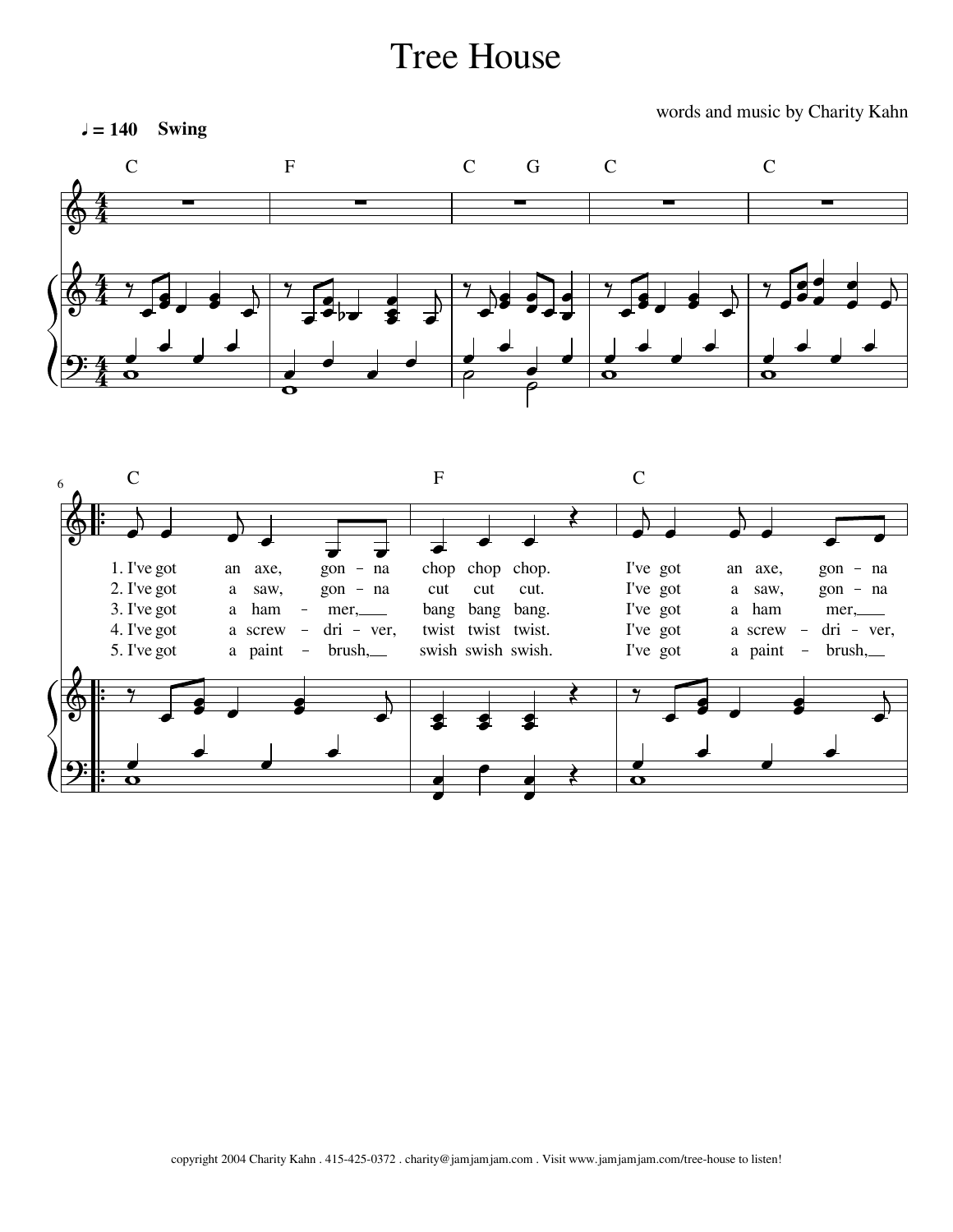





2 copyright 2004 Charity Kahn . 415-425-0372 . charity@jamjamjam.com . Visit www.jamjamjam.com/tree-house to listen!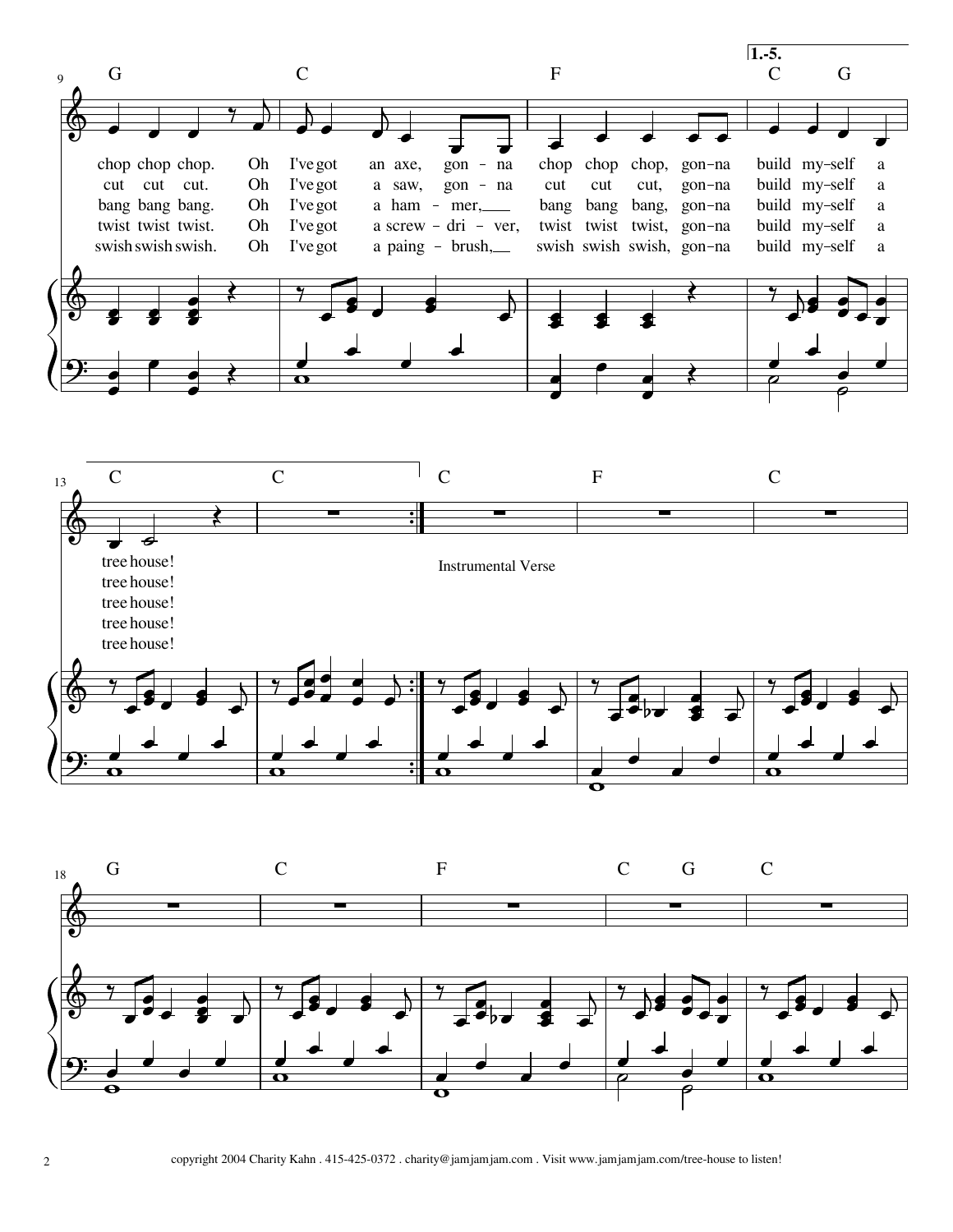